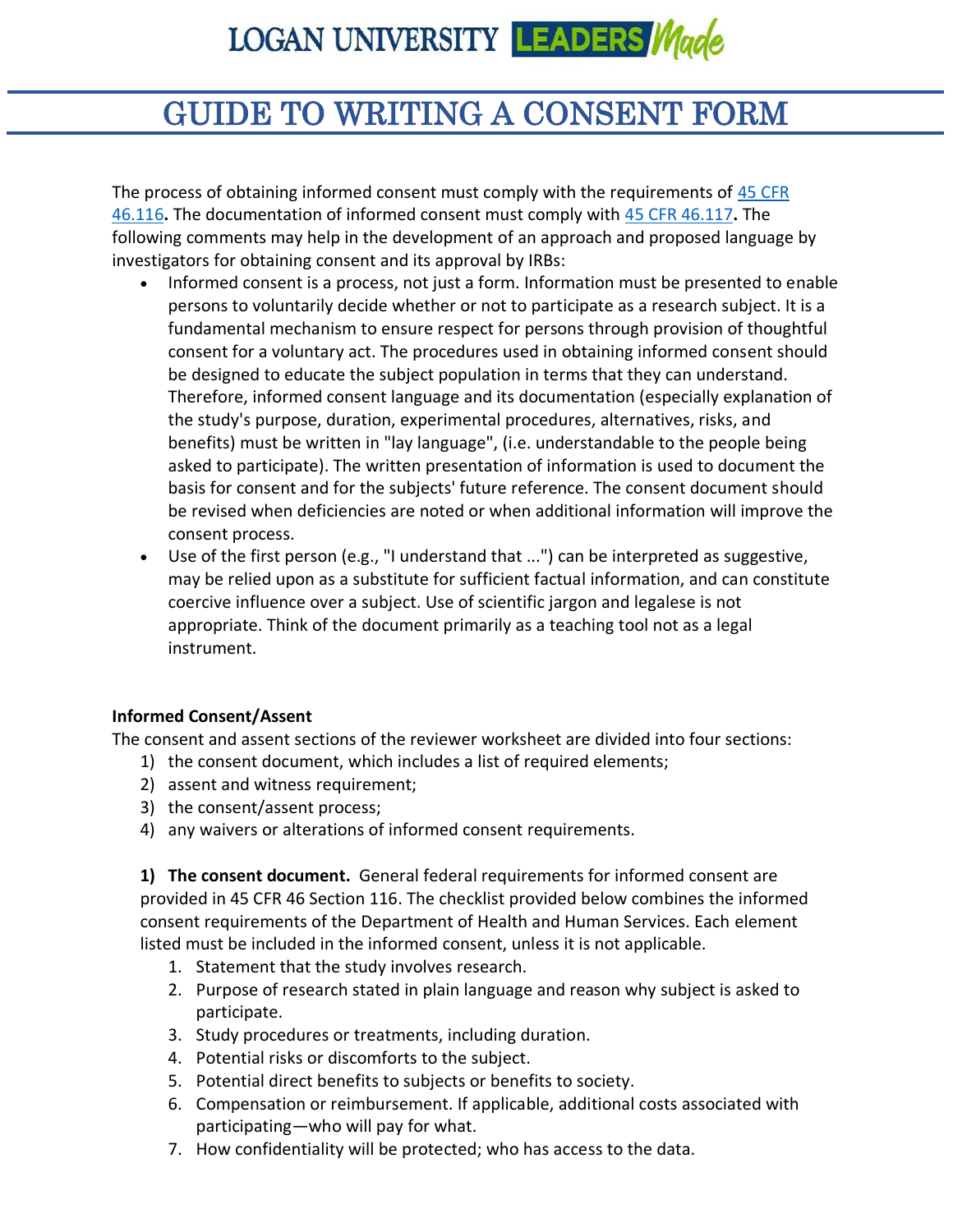- 8. Statement that participation is voluntary and subject may withdraw and, if applicable, anticipated circumstances under which a subject's participation may be terminated.
- 9. Appropriate contact information.

**2) Assent and witness requirement.** Unlike the consent document, no federal regulations exist for assent documents. However, many institutions still require separate assent documentation, whereas others require a child's co-signature on a parental permission form. For protocols that involve children, each IRB must determine whether the obtainment of assent is required and, if so, an appropriate mechanism for obtaining and documenting assent. The IRB must also determine whether the permission of one or both parents should be obtained. Assent obtainment and documentation requirements need to be considered on a per-protocol basis. The following reviewer worksheet questions prompt the IRB members to make this special determination when required.

**3). Process of obtaining informed consent/assent.** Although the regulations require the inclusion of certain elements in the informed consent document, they do not provide rules or requirements for the process of obtaining informed consent. Investigators and reviewers are urged to consider the following general recommendations and suggestions when proposing or reviewing a method of obtaining consent.

• Who?

It is important to consider what type of relationship exists between the subject and the person approaching the subject for consent.

• When?

When potential subjects are being educated or informed about the research opportunity available to them, timing is very important. The IRB should consider when subjects would be approached regarding participation in a research study.

• Where and How?

The IRB should consider where the informed consent process will take place and how it will be conducted.

**4) Waiver or modification of informed consent.** Federal regulations permit the waiver or alteration of the informed consent document if a protocol meets very specific criteria. In order for the IRB to determine whether a protocol meets the criteria, it is essential that investigators seeking the waiver or alteration provide adequate justification for the request. The worksheet questions here help IRB reviewers to look for the appropriate justification if a waiver or alteration is requested.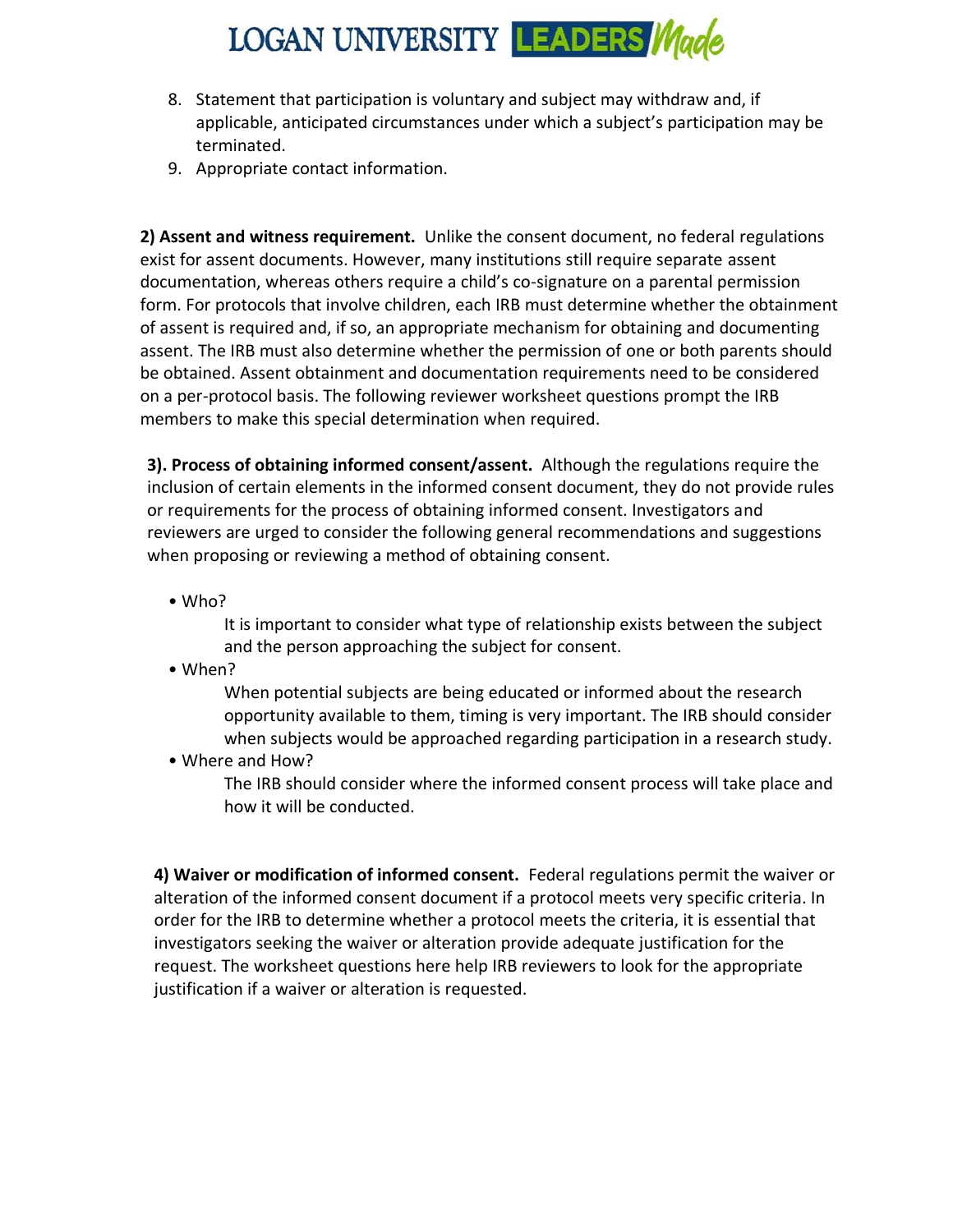- **Describe the overall experience that will be encountered**. Explain the research activity, how it is experimental (e.g., a new drug, extra tests, separate research records, or nonstandard means of management, such as flipping a coin for random assignment or other design issues). Inform the human subjects of the reasonably foreseeable harms, discomforts, inconvenience and risks that are associated with the research activity. If additional risks are identified during the course of the research, the consent process and documentation will require revisions to inform subjects as they are recontacted or newly contacted.
- **Describe the benefits that subjects may reasonably expect to encounter**. There may be none other than a sense of helping the public at large. If payment is given to defray the incurred expense for participation, it must not be coercive in amount or method of distribution.
- **Describe any alternatives to participating in the research project**. For example, in drug studies the medication(s) may be available through their family doctor or clinic without the need to volunteer for the research activity.
- **The regulations insist that the subjects be told the extent to which their personally identifiable private information will be held in confidence**. For example, some studies require disclosure of information to other parties. Some studies inherently are in need of a Certificate of Confidentiality which protects the investigator from involuntary release (e.g.,subpoena) of the names or other identifying characteristics of research subjects. The IRB will determine the level of adequate requirements for confidentiality in light of its mandate to ensure minimization of risk and determination that the residual risks warrant involvement of subjects.
- **If research-related injury (i.e. physical, psychological, social, financial, or otherwise) is possible in research that is more than minimal risk (see 45 CFR 46.102[g]), an explanation must be given of whatever voluntary compensation and treatment will be provided**. Note that the regulations do not limit injury to "physical injury". This is a common misinterpretation.
- **The regulations prohibit waiving or appearing to waive any legal rights of subjects**. Therefore, for example, consent language must be carefully selected that deals with what the institution is voluntarily willing to do under circumstances, such as providing for compensation beyond the provision of immediate or therapeutic intervention in response to a research-related injury. In short, subjects should not be given the impression that they have agreed to and are without recourse to seek satisfaction beyond the institution's voluntarily chosen limits.
- **The regulations provide for the identification of contact persons who would be knowledgeable to answer questions of subjects about the research, rights as a research subject, and research-related injuries. These three areas must be explicitly stated and addressed in the consent process and documentation.** Furthermore, a single person is not likely to be appropriate to answer questions in all areas. This is because of potential conflicts of interest or the appearance of such. Questions about the research are frequently best answered by the investigator(s). However, questions about the rights of research subjects or research-related injuries (where applicable) may best be referred to those not on the research team. These questions could be addressed to the IRB, an ombudsman, an ethics committee, or other informed administrative body. Therefore, each consent document can be expected to have at least two names with local telephone numbers for contacts to answer questions in these specified areas.